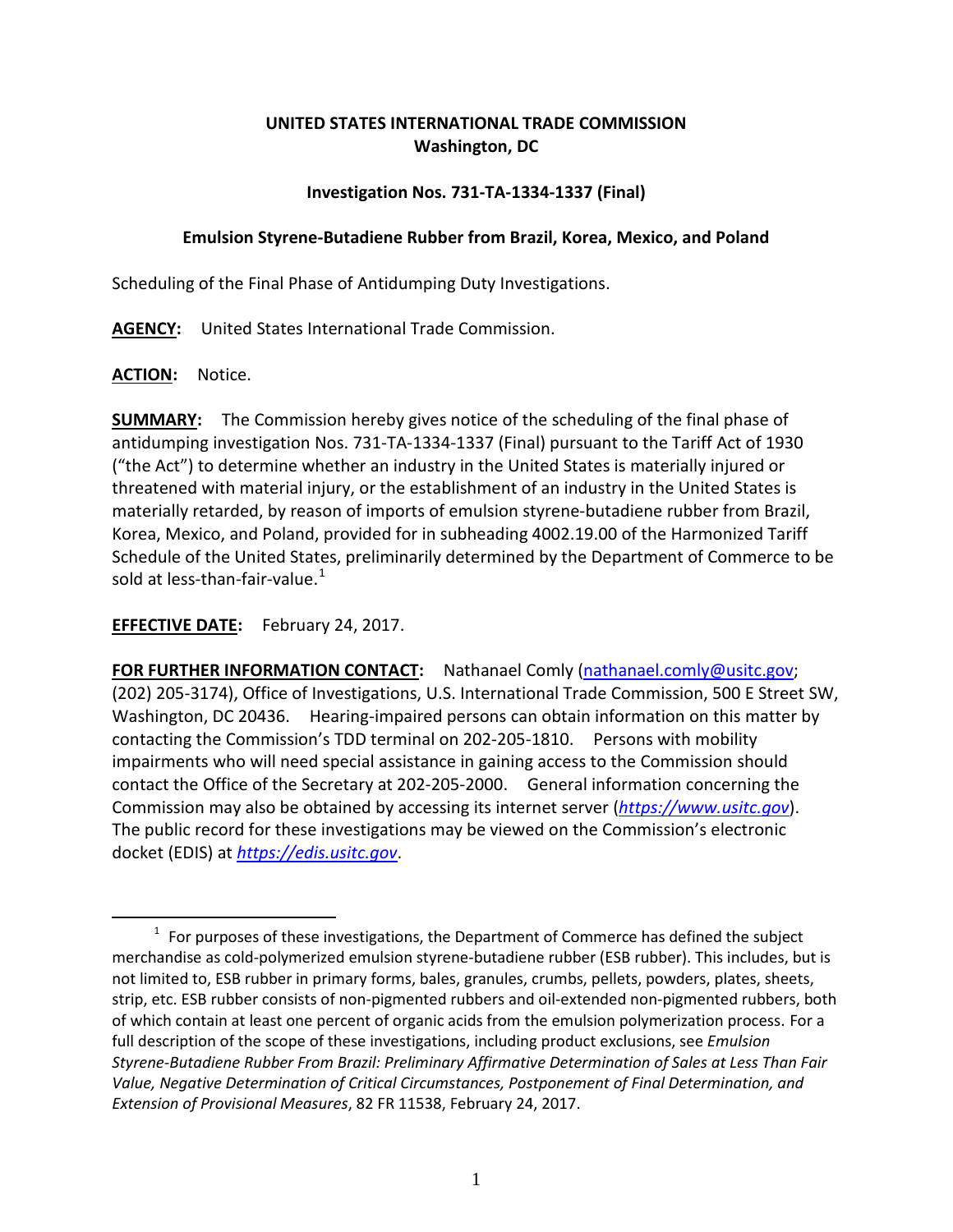## **SUPPLEMENTARY INFORMATION:**

**Background.**--The final phase of these investigations is being scheduled, pursuant to section 735(b) of the Tariff Act of 1930 (19 U.S.C. 1673d(b)), as a result of affirmative preliminary determinations by the Department of Commerce that imports of emulsion styrene-butadiene rubber from Brazil, Korea, Mexico, and Poland are being sold in the United States at less than fair value within the meaning of section 733 of the Act (19 U.S.C. 1673b). The investigations were requested in a petition filed on July 21, 2016, by Lion Elastomers LLC (Port Neches, Texas) and East West Copolymer, LLC (Baton Rouge, Louisiana).

For further information concerning the conduct of this phase of the investigations, hearing procedures, and rules of general application, consult the Commission's Rules of Practice and Procedure, part 201, subparts A and B (19 CFR part 201), and part 207, subparts A and C (19 CFR part 207).

**Participation in the investigations and public service list.**--Persons, including industrial users of the subject merchandise and, if the merchandise is sold at the retail level, representative consumer organizations, wishing to participate in the final phase of these investigations as parties must file an entry of appearance with the Secretary to the Commission, as provided in section 201.11 of the Commission's rules, no later than 21 days prior to the hearing date specified in this notice. A party that filed a notice of appearance during the preliminary phase of the investigations need not file an additional notice of appearance during this final phase. The Secretary will maintain a public service list containing the names and addresses of all persons, or their representatives, who are parties to the investigations.

**Limited disclosure of business proprietary information (BPI) under an administrative protective order (APO) and BPI service list.**--Pursuant to section 207.7(a) of the Commission's rules, the Secretary will make BPI gathered in the final phase of these investigations available to authorized applicants under the APO issued in the investigations, provided that the application is made no later than 21 days prior to the hearing date specified in this notice. Authorized applicants must represent interested parties, as defined by 19 U.S.C. 1677(9), who are parties to the investigations. A party granted access to BPI in the preliminary phase of the investigations need not reapply for such access. A separate service list will be maintained by the Secretary for those parties authorized to receive BPI under the APO.

**Staff report.**--The prehearing staff report in the final phase of these investigations will be placed in the nonpublic record on June 15, 2017, and a public version will be issued thereafter, pursuant to section 207.22 of the Commission's rules.

**Hearing.**--The Commission will hold a hearing in connection with the final phase of these investigations beginning at 9:30 a.m. on Thursday, June 29, 2017, at the U.S. International Trade Commission Building. Requests to appear at the hearing should be filed in writing with the Secretary to the Commission on or before June 23, 2017. A nonparty who has testimony that may aid the Commission's deliberations may request permission to present a short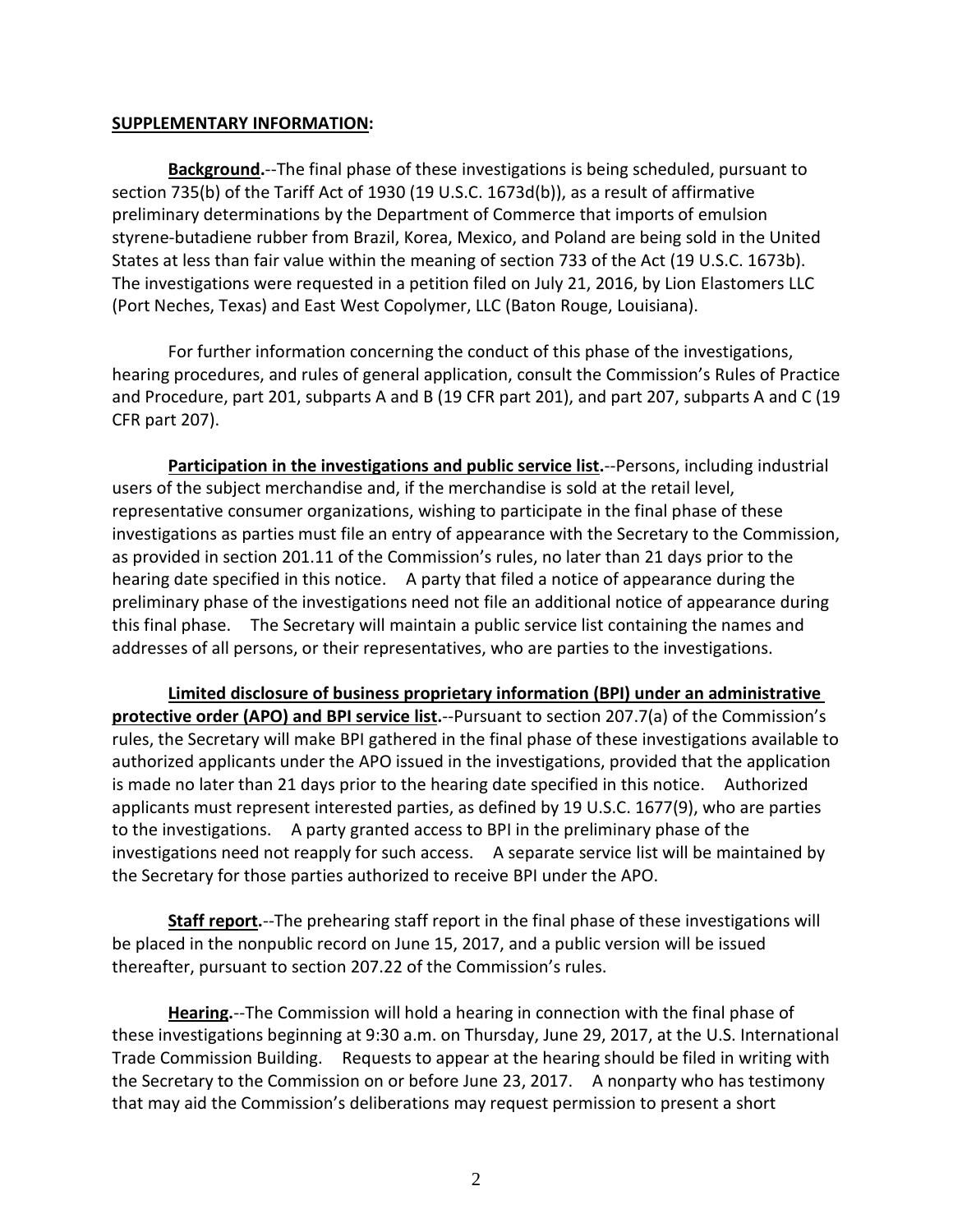statement at the hearing. All parties and nonparties desiring to appear at the hearing and make oral presentations should participate in a prehearing conference to be held on June 26, 2017, at the U.S. International Trade Commission Building, if deemed necessary. Oral testimony and written materials to be submitted at the public hearing are governed by sections 201.6(b)(2), 201.13(f), and 207.24 of the Commission's rules. Parties must submit any request to present a portion of their hearing testimony **in camera** no later than 7 business days prior to the date of the hearing.

**Written submissions.**--Each party who is an interested party shall submit a prehearing brief to the Commission. Prehearing briefs must conform with the provisions of section 207.23 of the Commission's rules; the deadline for filing is June 22, 2017. Parties may also file written testimony in connection with their presentation at the hearing, as provided in section 207.24 of the Commission's rules, and posthearing briefs, which must conform with the provisions of section 207.25 of the Commission's rules. The deadline for filing posthearing briefs is July 7, 2017. In addition, any person who has not entered an appearance as a party to the investigations may submit a written statement of information pertinent to the subject of the investigations, including statements of support or opposition to the petition, on or before July 7, 2017. On July 28, 2017, the Commission will make available to parties all information on which they have not had an opportunity to comment. Parties may submit final comments on this information on or before August 1, 2017, but such final comments must not contain new factual information and must otherwise comply with section 207.30 of the Commission's rules. All written submissions must conform with the provisions of section 201.8 of the Commission's rules; any submissions that contain BPI must also conform with the requirements of sections 201.6, 207.3, and 207.7 of the Commission's rules. The Commission's *Handbook on E-Filing*, available on the Commission's website at [https://www.usitc.gov/secretary/documents/handbook\\_on\\_filing\\_procedures.pdf,](https://www.usitc.gov/secretary/documents/handbook_on_filing_procedures.pdf) elaborates upon the Commission's rules with respect to electronic filing.

Additional written submissions to the Commission, including requests pursuant to section 201.12 of the Commission's rules, shall not be accepted unless good cause is shown for accepting such submissions, or unless the submission is pursuant to a specific request by a Commissioner or Commission staff.

In accordance with sections 201.16(c) and 207.3 of the Commission's rules, each document filed by a party to the investigations must be served on all other parties to the investigations (as identified by either the public or BPI service list), and a certificate of service must be timely filed. The Secretary will not accept a document for filing without a certificate of service.